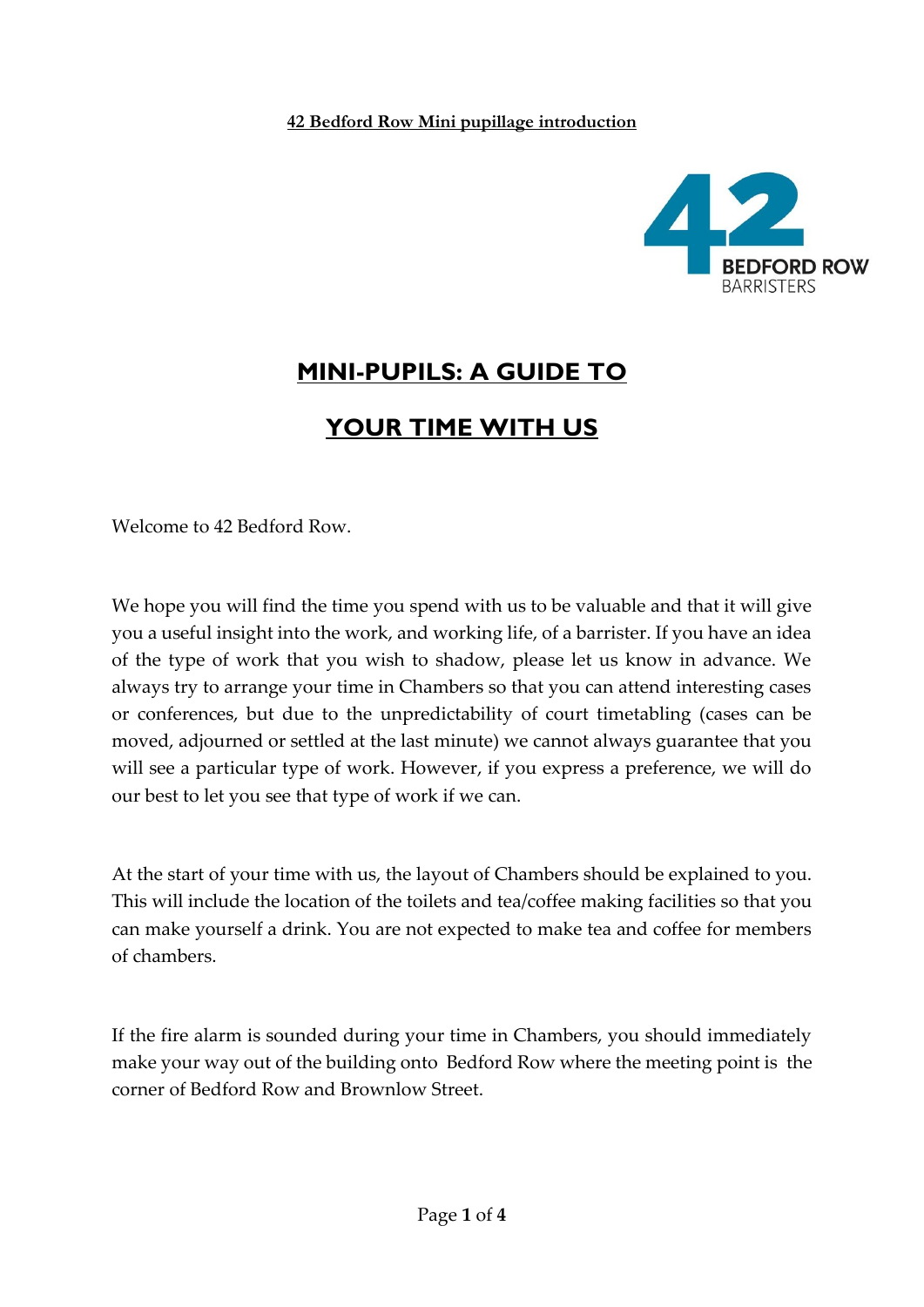During your time in Chambers, you may be observing both court work and conferences (meetings) with clients. When in court and conference, please ensure that your mobile phone is switched off at all times. Please do not look at your phone during a conference or court hearing – indeed it is best to put it away out of sight. Please do not talk or interrupt during a conference with lay clients unless invited to comment by the barrister that you are with. In court, your barrister will show you where to sit. You should not speak at all during the court hearing. You may take notes, if you wish, of matters that you wish to discuss with the barrister after the hearing. You cannot take any drinks or food into court.

### **Confidentiality**

Please be aware that during your mini pupillage, you may become aware of confidential or private information about the client(s) or the barrister(s) you are shadowing. At the start of your mini pupillage you will be asked to sign a confidentiality agreement to show that you understand that you must not divulge confidential or private information to anyone else. This includes your family members, fellow students, friends and college tutors. You are of course able to speak to others about your experience as a mini pupil in general terms, but you must not pass on confidential information. This is extremely important and you must comply with this legal requirement. If you are in any doubt as to what you can discuss, and with whom, you must ask the barrister you are shadowing immediately.

You must not post any details about the mini pupillage (even the fact that you are doing one) on social media.

Also, you must not take any take any documents or copies of documents concerning a case you are following outside of 42 Bedford Row.

If you are shadowing a barrister and their client, you may find yourself having a general conversation with the client during breaks or whilst waiting for a case to begin. Whilst an exchange of pleasantries is something we would encourage, please do not enter into a discussion of any aspect of the case with the client. Likewise, whilst there is nothing to stop you having a general conversation with a client about the course you are studying or your hopes for a future career, do not pass on personal details about yourself (or about the barrister you are shadowing) to the client or to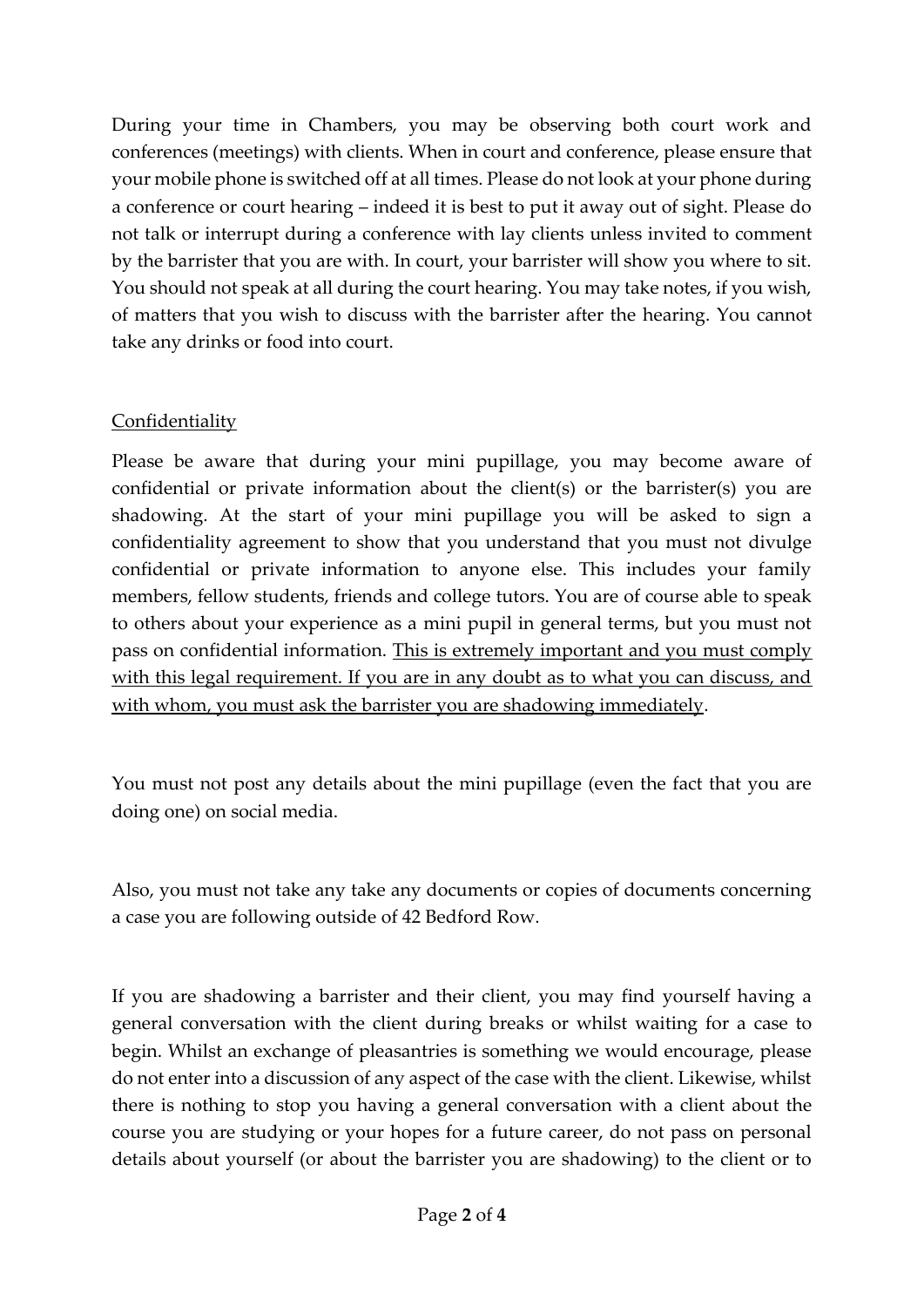anyone else you may meet during your mini pupillage. If in doubt, say nothing, and check with your barrister.

Please also be aware that on rare occasions, a client will not feel comfortable discussing their case in front of a mini pupil. If this happens, it is of course nothing personal – the client is entitled to speak to their barrister in private. The barrister you are shadowing will do their best to find an alternative activity for you if this situation arises.

### **Practicalities**

Barristers try not to draw attention to their appearance, so please dress in sober fashion – a black, grey or dark blue business suit is ideal, but if you do not have one, dark coloured clothes are best. Men should wear a shirt and tie. You may need to walk some distance, so comfortable shoes are vital.

We will try to ensure that you visit courts or tribunals in London, and so it is very helpful if you can have with you a travelcard to enable you to travel to or from court with your barrister on public transport. However, it is very important to us that mini pupils are not put off doing a mini pupillage because of these costs and so if you have any concerns about the cost of travel, please speak to either one of our clerks or the barrister you are shadowing, in confidence.

Likewise, the barrister you are shadowing will probably buy you a sandwich lunch but there may be occasions when you will need to provide your own lunch. Again, if this causes any financial difficulties, please let us know.

If you have any further questions about your time as a mini-pupil (and questions are encouraged!), then speak to either the barrister you are accompanying, or contact barrister Sharan Bhachu who oversees the mini pupillage programme (Sharan.Bhachu@42br.com), or speak to any of the clerks in the clerks' room on the ground floor.